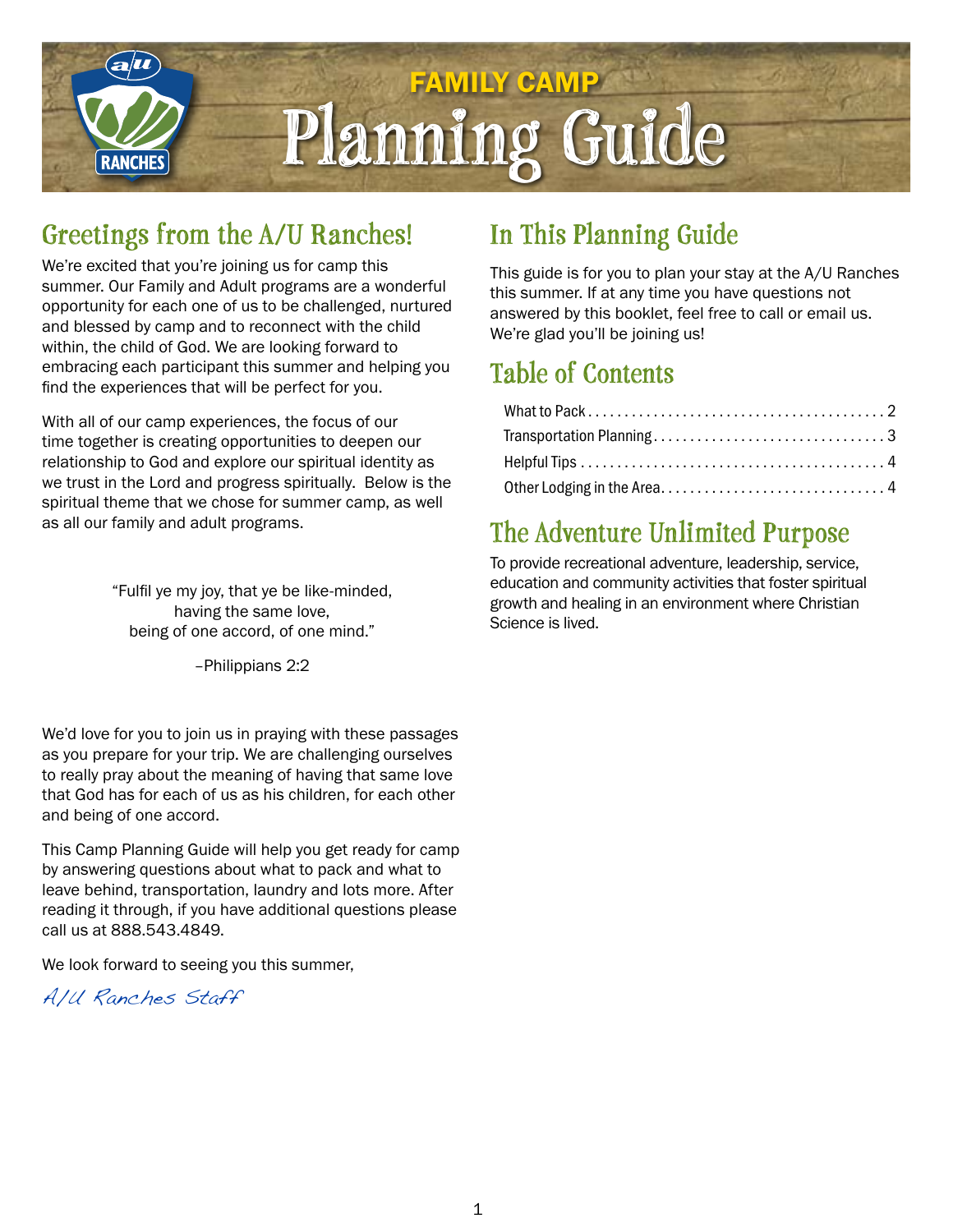## **Packing List**

This list is based on the average person's needs for a one-week stay at the A/U Ranches. Although there are not laundry facilities available on property, there are two laundromats in Buena Vista if you need them.

#### ESSENTIALS

- $\Box$  Masks
- $\Box$  Blue jeans or outdoor wear pants
- $\Box$  Shorts (at least one pair nylon/quick-dry/ Umbro style for rafting)
- $\Box$  Cotton tops
- $\Box$  Warm shirts (one wool, fleece, or synthetic blend for rafting)
- $\Box$  Sweaters or fleece jacket
- $\Box$  Light jacket or sweatshirt
- $\Box$  Wind breaker/nylon jacket
- $\Box$  Warm jacket
- $\Box$  Rain wear (ponchos are great)
- $\Box$  Casual Sunday type outfit
- $\Box$  Underclothes
- $\square$  Socks (include wool or SmartWool for rafting/hiking)
- $\Box$  Pajamas
- $\Box$  Hats (1 warm, 1 for sun shield)
- $\Box$  Swim suit
- $\Box$  Hiking boots or heavy soled shoes (for day hikes)
- $\Box$  Tennis shoes
- $\Box$  Cowboy boots (if you plan to ride), we also have all sizes available for use
- $\Box$  Slippers
- $\Box$  Suntan/sunscreen lotion minimum SPF 30 (the sun is much closer in the mountains)
- $\Box$  Toiletry articles
- $\Box$  Flashlight or head lamp

□ Bible, *Science and Health*, and Quarterly

#### OPTIONAL ITEMS TO CONSIDER

- $\Box$  Fly fishing equipment (we also have equipment)
- $\Box$  Camera & film (available in camp store)
- $\Box$  Day pack
- $\Box$  Musical instruments
- $\Box$  Props for the variety show
- $\Box$  Alarm clock
- $\Box$  Sports equipment
- $\Box$  Water bottle (available in camp store)

#### THE A/U RANCHES PROVIDES THE FOLLOWING ITEMS

**Sheets Blankets** Pillows

Towels

Soap

#### THINGS TO LEAVE AT HOME

Pets Firearms **Fireworks** Knives larger than 3"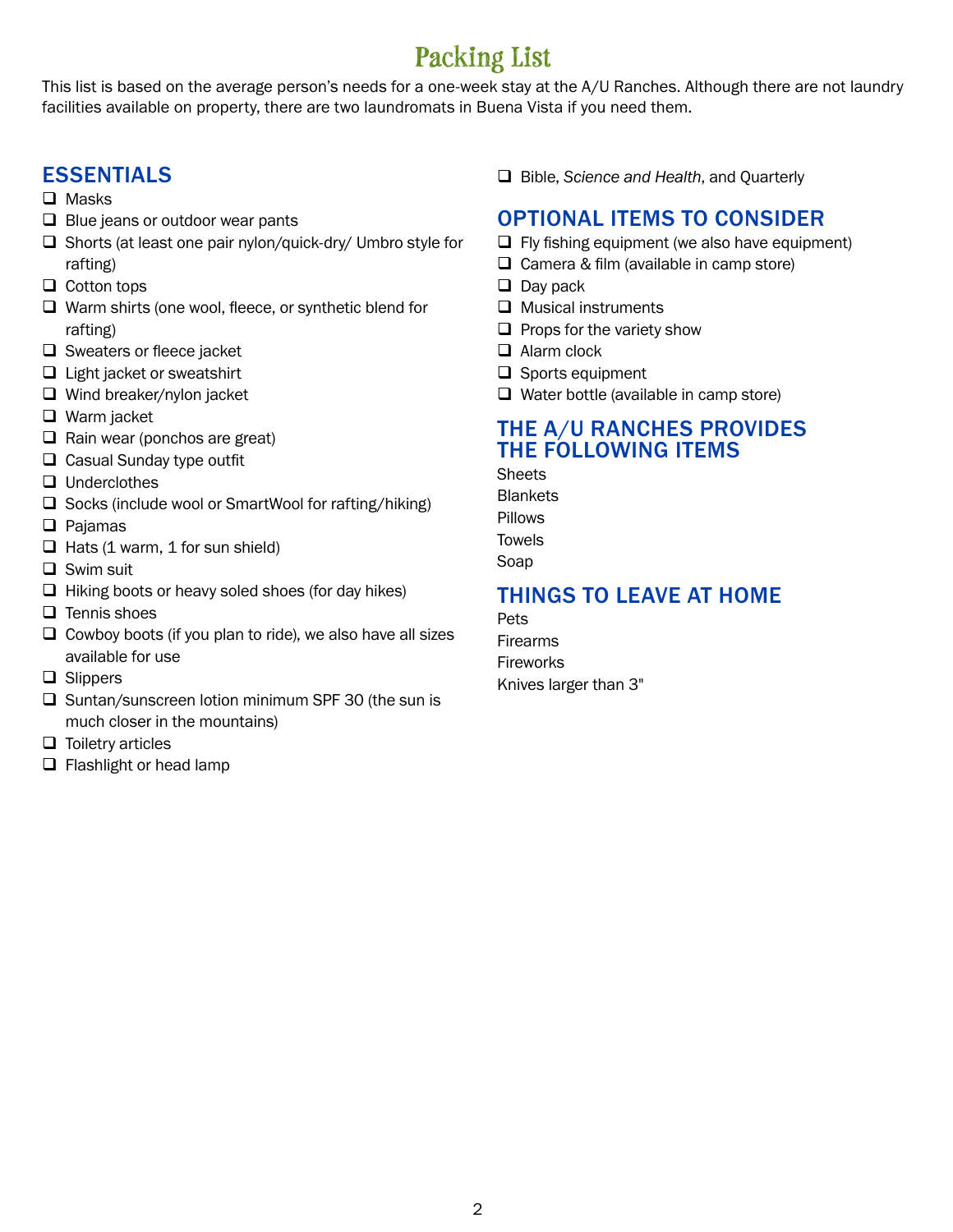### **Transportation Planning**

Please fill out the online Family Camp [Transportation Form](https://docs.google.com/forms/d/e/1FAIpQLSd5mT0Ma-pnzdUJ8PBMkjy8_VjSihptSL5IA6Uu9CYM4MEy_w/viewform)

## **Arrival Information**

#### DRIVING TO THE A/U RANCHES

Please plan to arrive at the A/U Ranches between 2 and 5 pm on Arrival Day. We are a 2-hour drive from Vail, 3-hour drive from Denver, 2 hour drive from Colorado Springs, and a 4.5-hour drive from Santa Fe (from the south). Our arrival day dinner will start at 6:30 pm.

#### Flying to Denver

We are located approximately 3 hours from the Denver Airport, so we ask that you please adhere to our time frames for flying in and out of the airport.

For those using our Shuttle from the Denver airport, please make your flight reservations to **arrive into Denver** by 12:30 pm on Arrival Day. As soon as you have landed and have picked up your luggage, please go to Baggage Claim 19 and check in with our shuttle staff. They will be wearing an A/U Ranches shirt.

## **Departure Information**

#### DRIVING FROM THE A/U RANCHES

For those driving away from the A/U Ranches, please plan to depart by 9 am on Departure Day.

#### Flying from Denver

The Shuttle will leave the A/U Ranches so you can make flights scheduled for 12:30 pm or later. Please do not book flights before 12:30 pm.

Please call the A/U Ranches if you are having trouble finding a flight with these parameters.

## **Directions**

*from Denver International Airport to Buena Vista*

- Exit the Airport on Pena Blvd
- Take I-70 West
- Exit on to C470 (towards 285)
- Exist onto 285 (towards Fairplay)
- Turn right after Johnson Village at 285/24 intersection towards Buena Vista
- Go through Buena Vista to County Rd (CR) 384 and turn left (at big yellow Jumpin Goats Dairy sign)
- Then go to the first (and only) stop (CR361) and turn right. A/U is the very next left. You will see the cross bar over the drive to the A/U Ranches. Follow the signs to the Hub/Ranch office (approx. 2 miles from the gate) to check in.



Our Shuttle provides service between Denver International Airport and the A/U Ranches on Arrival and Departure days.

On Departure day, the shuttle will leave in time for you to board an early afternoon flight. There will be an early breakfast for everyone, then ALL shuttles will leave together at approximately 7:30 am. We apologize if you have a late afternoon flight and have to wait at the airport, however, we have found this system works best and are unable to offer later shuttles.

 The cost of the shuttle is \$140.00 per person round trip, and \$75.00 one way.



3

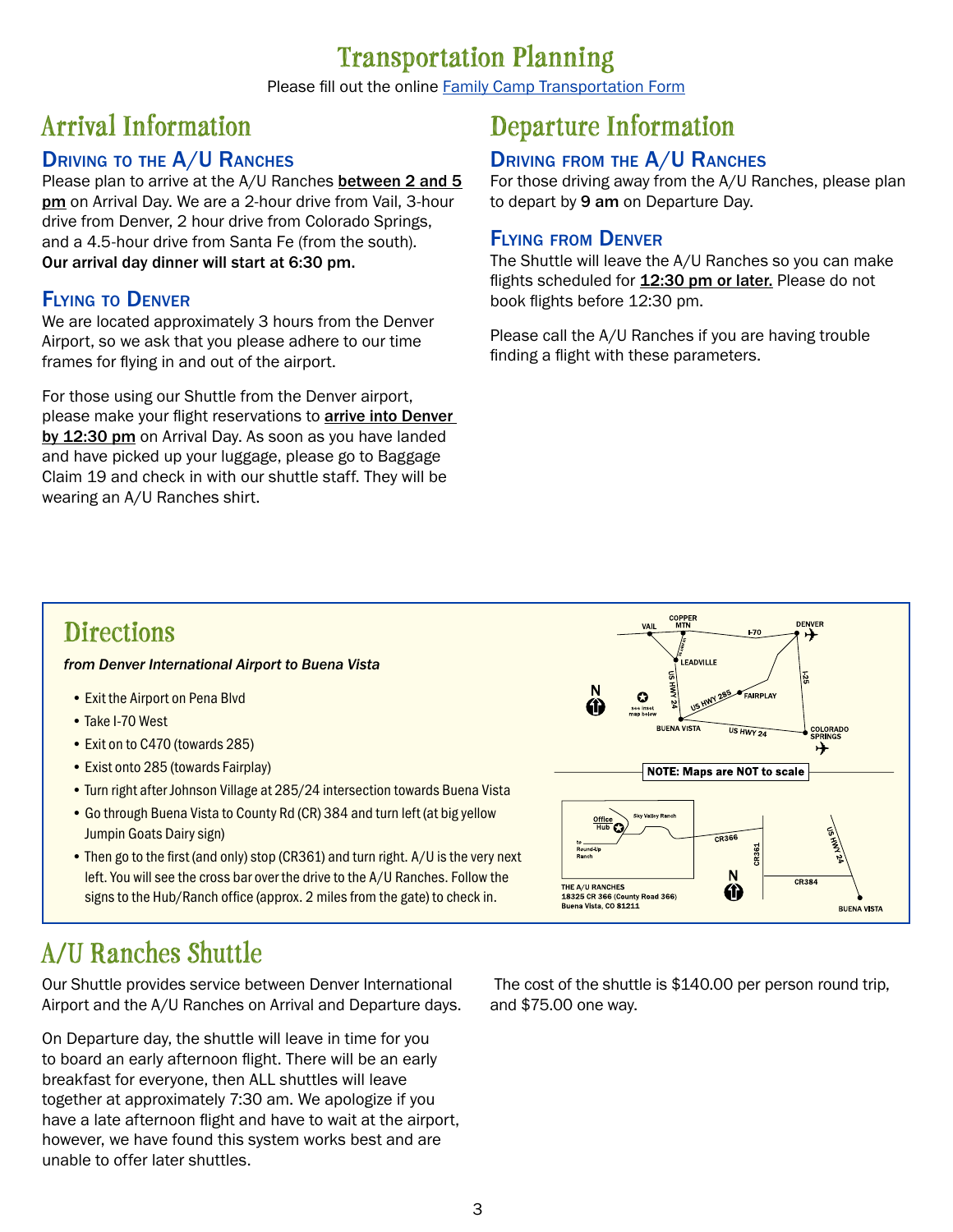## **Helpful Tips**

#### Cell Phones & Internet

Cell phone service is also limited due to the geography of where the Ranches are. It is strongest with AT&T, but other carriers do work some. If you do get service, we ask that you not use your cell phone or leave it on while in the lodge or in program.

The Hub is also the place to access the internet. If you bring your own laptop, wireless internet is available. We do have one computer available with internet connection.

#### Camp Store

The camp store is located in the lower level of Valerie Lodge. It will be open daily during your stay, hours will be announced when you arrive. You can purchase a wide variety of items including apparel, gifts and souvenirs, water bottles, sunscreen, toiletries and more.

#### LABELING OF PERSONAL ITEMS/LOST & FOUND

We suggest that you label all your clothing and personal items so that they may be identified.

Even though we can't be responsible for lost items, we will make an effort to help you recover items left or misplaced at camp.

Any found items will be kept at the Ranches to be claimed by their owners until September 30th. After that, all remaining items will be donated to a local charity.

## **Lodging in the Buena Vista Area**

#### HOTELS, MOTELS & LODGES

The Surf Hotel – 719.966.7048 River Front, in-house restaurant, internet.

Best Western Vista Inn – 800.809.3495 / 719.395.8009 Includes breakfast, non-smoking rooms, indoor pool, hot tubs, pets okay.

Super 8 Motel – 719.395.8888 Includes breakfast, non-smoking rooms, indoor pool & hot tub.

Pinon Court Motel – 719.395.2433 Kitchen, non-smoking rooms, pets okay.

Thunder Lodge – 719.395.2245 Kitchen, non-smoking rooms, pets okay.

#### **BED & BREAKFASTS**

Forest Creek Cabins – 719.395.4819 Private bath, owned & operated by A/U Ranches alumnus.

Liar's Lodge – 719.395.3444 Private bath, some rooms good for families, some rooms have Jacuzzis.

A Bed on the Arkansas – 719.395.2528 Private bath.

Hahns Haven – 719.395.8432 Private bath or shared bath, child of all ages okay, pets okay.

Buffalo Peaks B&B – 719.395.3313 Private bath, wireless and full breakfast.

Your stay includes lodging—we just wanted to share this information in case you were interested in coming in early or staying a few extra days in the area. There are many more hotels in Salida, about 45 minutes away to the south, as well as Leadville about 45 minutes to the north. You can call the Chaffee County Lodging Association (covers Buena Vista and Salida) at 719.539.8822 for more information and suggestions.